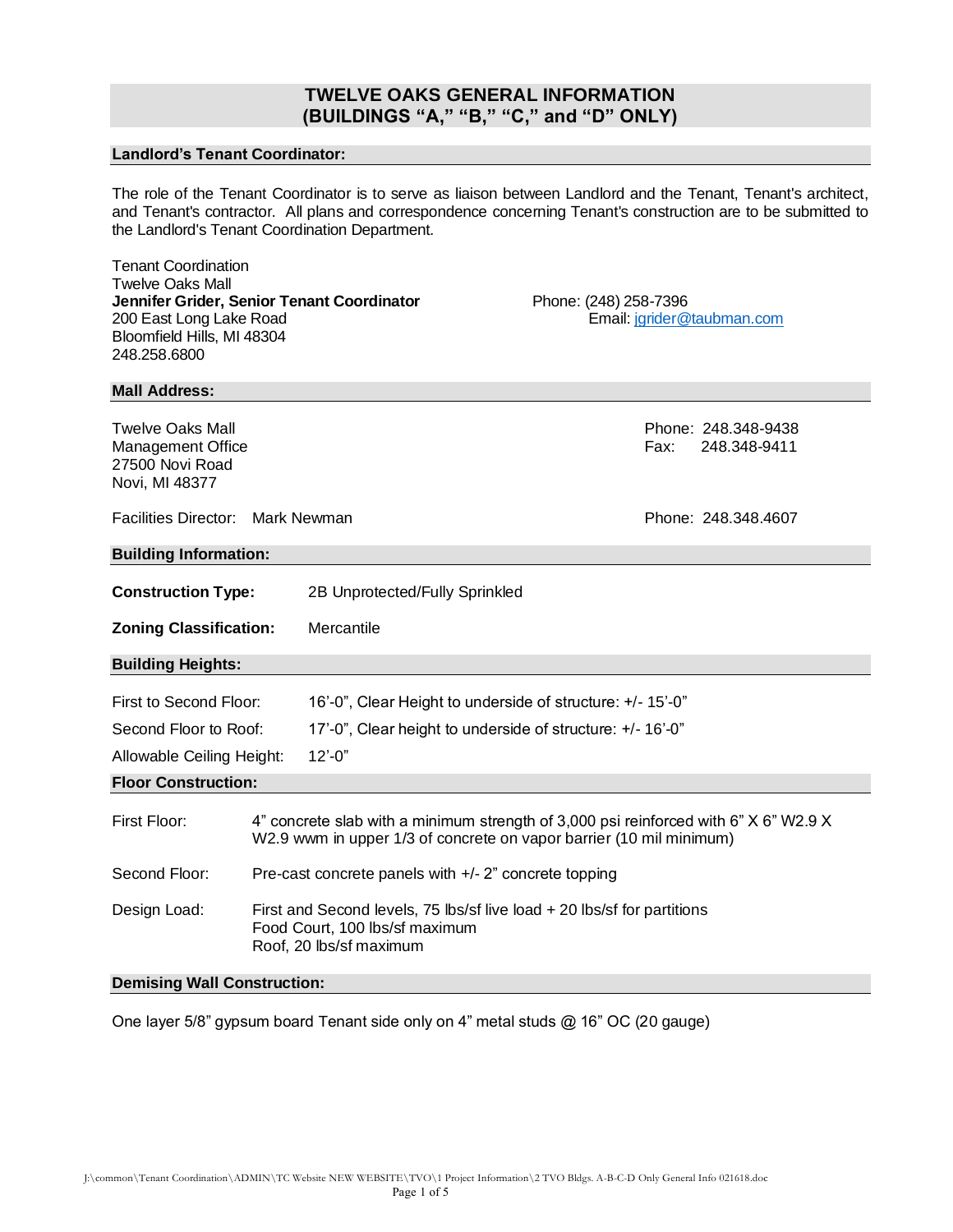## **Service Corridor Vestibule Required:**

#### Yes

One layer of 1/2" fire-retardant treated plywood @ 4'-0" high with 4" metal corner guards 8' high to be installed inside service vestibule recess to match Landlord corridor finish.

| Electrical:   |                                                                 | Service available to premises: 277/480 volt, 3 phase, 4 wire, 60 hertz |
|---------------|-----------------------------------------------------------------|------------------------------------------------------------------------|
| Watt Density: | Retail Tenants:<br>Food Service Tenants:<br>Food Court Tenants: | 6.0 watts/SF<br>40.0 watts/SF<br>50.0 watts/SF                         |

Tenants with electrical service requirements of *less* than 200 amps connect to Tenant distribution centers located in close proximity as determined by Landlord at Tenant's expense.

Tenants with service requirements *greater* than 200 amps connect to electrical service equipment in nearest electrical distribution room to Tenant's premises as determined by Landlord at Tenant's expense.

#### **Telephone:**

Tenant to extend telephone service in conduit from premises to Landlord's designated telephone closet as determined by Landlord at Tenant's expense.

#### **Plumbing:**

3/4" cold water stub located on same floor in ceiling of building in a location determined by Landlord. Location of larger size stubs must be verified in field and at Tenant's expense.

4" sanitary sewer and plumbing vent stubbed to a location determined by Landlord.

Lifestyle Café: Kitchen waste stubbed in the space.

Gas Utility Company meter manifold locations as determined by Landlord.

#### **HVAC:**

VAC Conditioned Air Supply stubbed to a location within or in close proximity to Tenant's premises. VAV boxes and controls will be provided by the Tenant. All return air through storefront; no ceiling grilles.

| Maximum CFM for Tenants on the First Floor:  |  | 1.10 CFM/SF |
|----------------------------------------------|--|-------------|
| Maximum CFM for Tenants on the Second Floor: |  | 1.15 CFM/SF |

| Lighting:  | 6.0 watts/SF     |
|------------|------------------|
| Occupancy: | One Person/75 SF |

All Tenant HVAC equipment, makeup air systems, exhaust fans, etc., to be located on the roof must be installed on structural steel support rails or equipment curbs on spring isolators located on the roof in locations determined by Landlord. All roof penetrations by Landlord's required roof contractor. All equipment must be labeled with the Tenant space number.

#### **Fire Protection:**

Sprinkler system is a pipe schedule fire protection system. Must use schedule 40 pipe. Thin wall pipe is not permitted. Each space must have an individual valve tamper control. Landlord required shutdown and tie-in fees.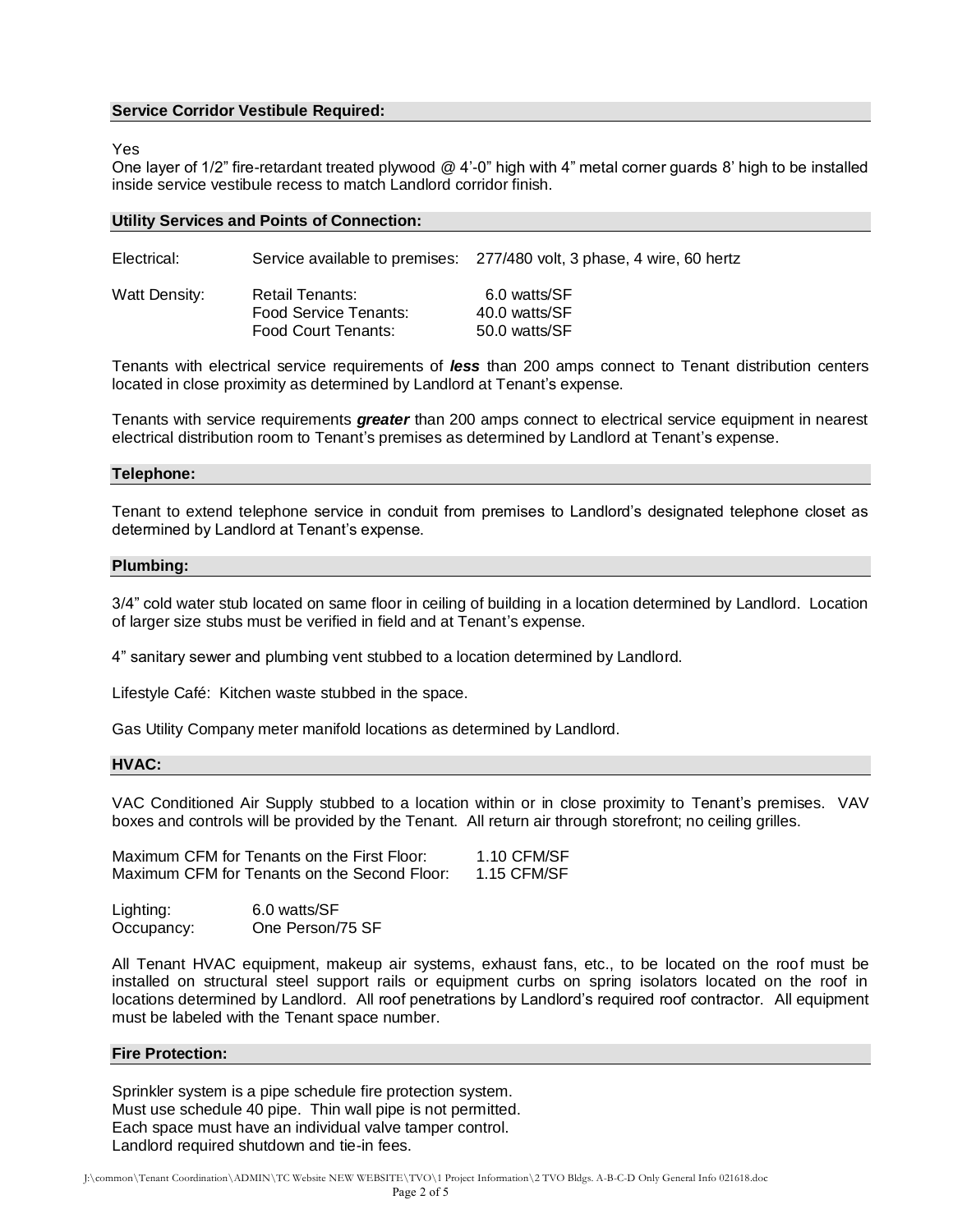### **Smoke Detectors Required:**

No. Smoke control occurs in common area only.

## **Fire Alarm System:**

Audio/Visual Annunciation System is required for each Tenant space.

## **Toilet Facility Requirements:**

One employee toilet is required in all Tenant spaces.

Tenant spaces with employee occupancy greater than 15 people must provide a separate toilet for each gender.

## **Exiting Requirements:**

One exit required in Tenant spaces less than 1,500 sf and with an occupancy load less than 50. All other spaces require a minimum of two exits.

# **CONSTRUCTION PREREQUISITES**

### **Insurance Certificate:**

Additional insured is to include:

The following to be additionally insured: TVO MALL OWNER LLC and The Taubman Company LLC as Managing Agent. Coverage is Primary and not Contributory with any other insurance carried by the additional insureds.

### **Construction Deposit:**

Submit a Three Thousand Dollar (\$3,000) deposit check for retail tenants or a Five Thousand Dollar (\$5,000), deposit check for restaurant tenants, made payable to *TVO MALL OWNER LLC.*

### **Non Refundable Charges:**

Submit non-refundable facility maintenance fee (certified funds or cashier check only). Up to 25' linear feet of barricade @ \$1,000 Over 25' linear feet of barricade @ \$1,300 Electrical charge, if needed: \$350 up to 60 days, pro-rated thereafter.

### **Union Contractors:**

Twelve Oaks Mall strongly recommends using union contractors for all Tenant-related construction.

## **Landlord's Designated Roofing Contractor:**

Schena Roofing & Sheet Metal **Phone: 586.949.4777** 

## **Landlord's Designated Waterproofing Contractor:**

Verify with Mall Facilities Director

## **Landlord's Designated Pest Control Contractor:**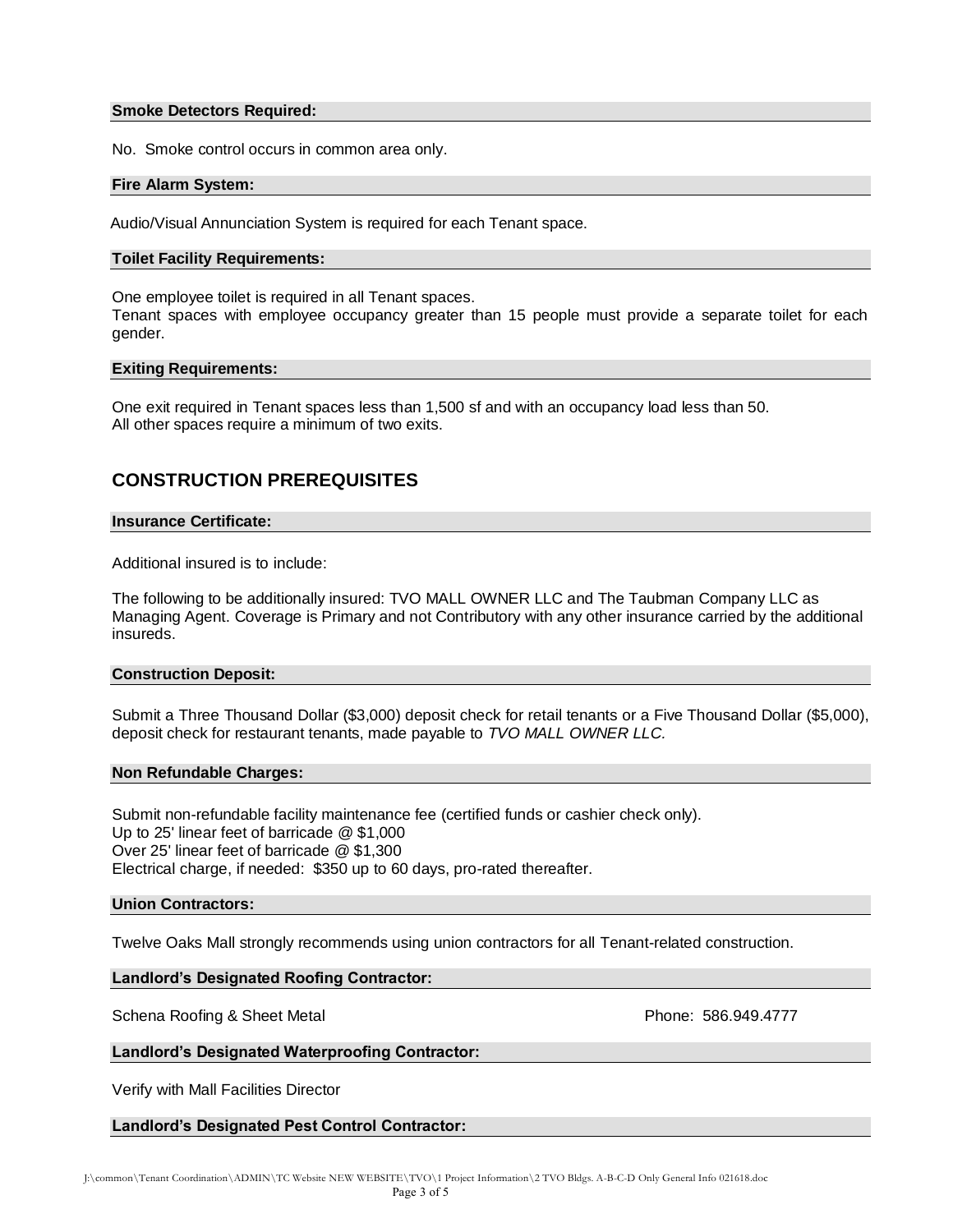Fire protection drawings are to be sent to the Local Fire Department and FM Global:

City of Novi Community Development/Fire Department 45175 West Ten Mile Road Novi, MI 48375-3024 248.347.0415

FM Global 25050 Country Club Boulevard Suite 300 North Olmsted, OH 44070 216.898.4536 [engclevelandplanreview@FMglobal.com](mailto:engclevelandplanreview@FMglobal.com)

| $\sim$ igoic volumeplants views invigional.com   |                    |                     |
|--------------------------------------------------|--------------------|---------------------|
| <b>Landlord's Fire Protection:</b>               | (Shutdowns Only)   |                     |
| Shutdown fee: \$525 per Impairment               |                    |                     |
| Landlord's Electrical-Life Safety Contractor:    | (Food Court Only)  |                     |
| Fire Systems of Michigan<br>Contact: Wendy Elgie |                    | Phone: 313.255.0053 |
| Landlord's Designated Waste Hauler:              | (Dumpster Service) |                     |
| Waste Management / IEM                           |                    | Phone: 855.690.7785 |
| <b>Electrical Company:</b>                       |                    |                     |
| No Action Needed                                 |                    |                     |
| <b>Water &amp; Sewer:</b>                        |                    |                     |
| No Action Needed                                 |                    |                     |
| Gas:                                             |                    |                     |
| <b>Consumers Energy</b>                          |                    | Phone: 800.477.5050 |
| <b>Telecommunications:</b>                       |                    |                     |
| AT&T                                             |                    | Phone: 888.944.0447 |

To coordinate voice and data, Tenants or their representatives must contact:

Granite Telecommunications **Containers** Phone: 855.GRT.GRID

855.478.4743